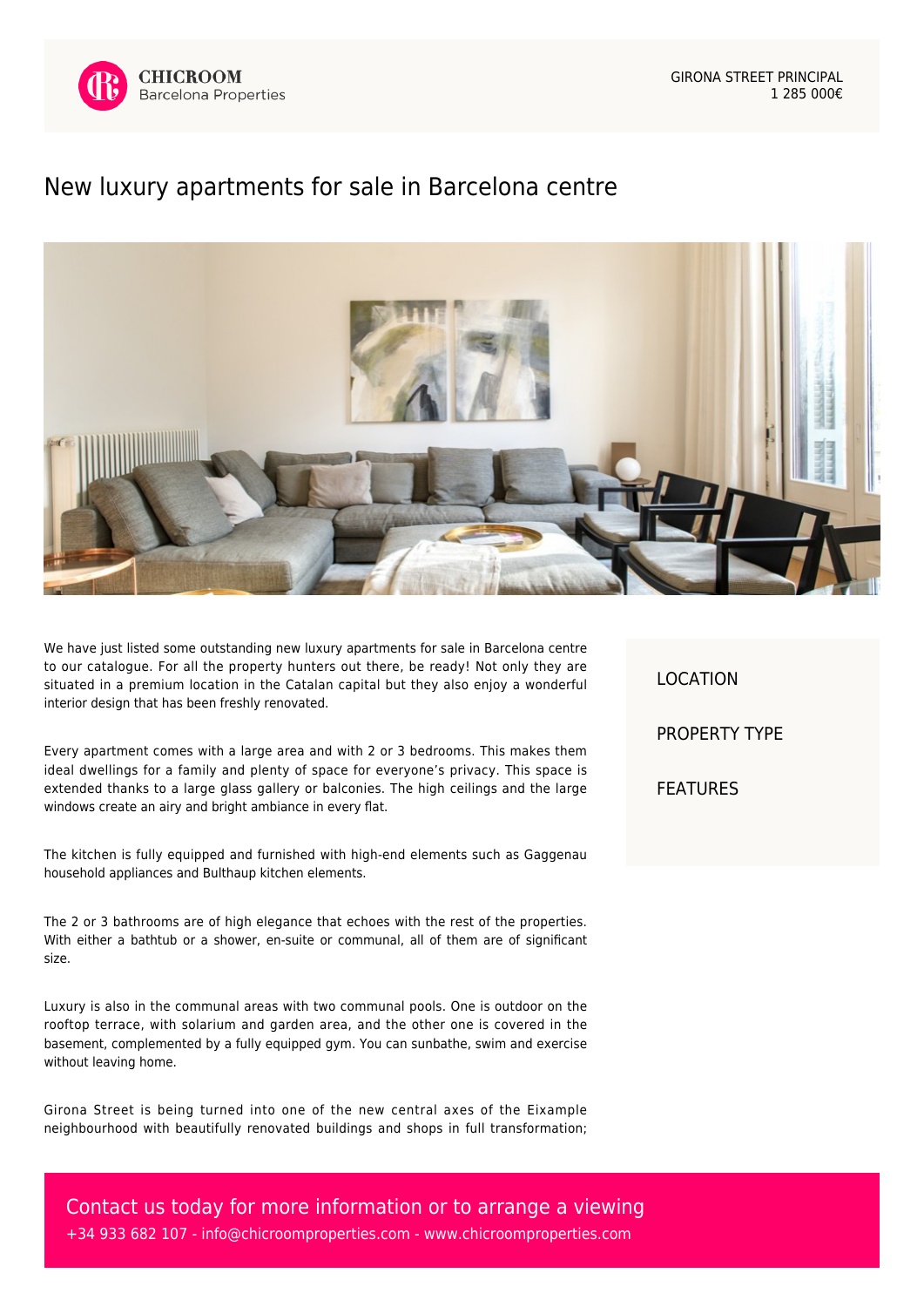

which makes it the ideal location to enjoy the vibrant atmosphere of the city. Its unbeatable orientation guarantees sun all-year long and a great luminosity in the interior of the properties.

Small everyday privileges such as having a coffee, going shopping, choosing a restaurant, walking and being surprised by new shops and places of life, knowing that everything is next to home, make the lifestyle of this area of the Eixample be more and more appreciated. Its proximity to the narrow and always lively streets of El Born district is also part of its appeal. Just 500 meters from Plaça Catalunya, living in this building is living in the heart of Barcelona. It is near some of the main landmarks such as Passeig de Gràcia and Las Ramblas, the Palau de la Música, the Parc de la Ciutadella and the harbour.

| Apartments | Area<br>m <sub>2</sub> | Terrace<br>m <sub>2</sub> |              | <b>Bedrooms Bathrooms</b> | Price       |
|------------|------------------------|---------------------------|--------------|---------------------------|-------------|
| $1 - 1$    | 178                    | 32                        | 3            | 3                         | 1,555,000€  |
| $1-2$      | 141                    | 19                        | $\mathbf{D}$ |                           | <b>50LD</b> |
| $1-3$      | 134                    | 26                        |              |                           | 1,285,000€  |
| 1-4        | 193                    | 30                        | 3            | ว                         | 1,685,000€  |

**[See more information about this property on our website.](https://www.chicroomproperties.com/en/property/837/new-luxury-apartments-for-sale-in-barcelona-centre/)**